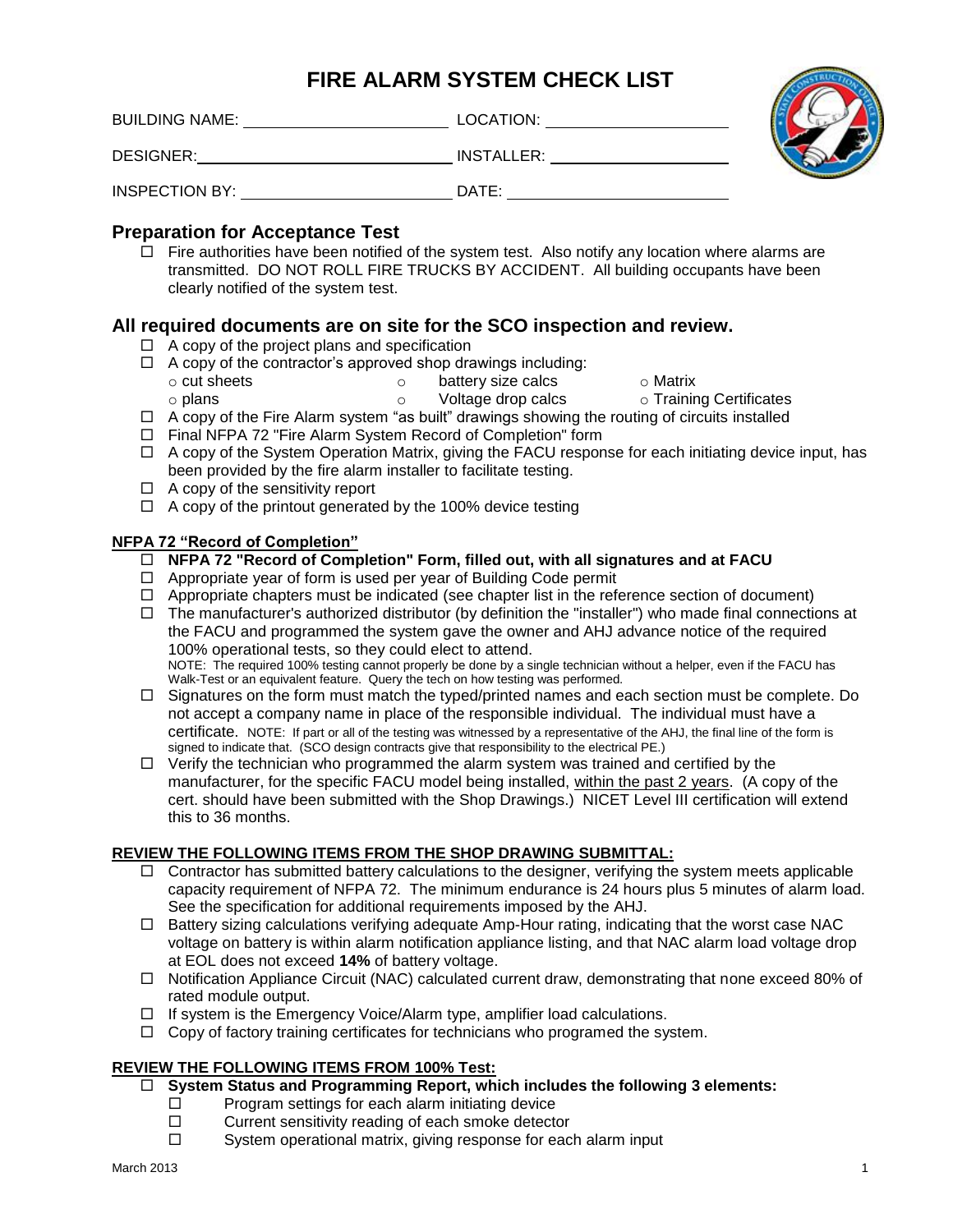#### **If building has smoke purge system, an HVAC balance report in purge mode**

**Two bound copies of the following information on the system (may be combined):**

 $\Box$  Manufacturer's technical literature (cut sheets) on system components

 $\Box$  Required maintenance schedule on system, to comply with NFPA 72

 $\Box$  As-built drawings with loop #'s, device addresses, equipment terminals

# **COMPARE DOCUMENTS TO INSTALLATION**

| Shop drawings calcs:                                                                  | NFPA 72 says:                                                                                                   | Installed size is: |  |
|---------------------------------------------------------------------------------------|-----------------------------------------------------------------------------------------------------------------|--------------------|--|
| FACU batteries AHr @ Veach AHr @ Veach AHr @ VEach                                    |                                                                                                                 |                    |  |
| NAC batteries _____AHr___@____V each ______AHr____@____V each _____AHr____@____V each |                                                                                                                 |                    |  |
| DACT batteries____AHr___@___V each _____AHr___@___V each _____AHr___@___V each        |                                                                                                                 |                    |  |
|                                                                                       |                                                                                                                 | class______        |  |
| <b>NAC Circuits</b><br>class                                                          | class and the class of the control of the control of the control of the control of the control of the control o | class              |  |

# **Check Fire Alarm Control Panel(s)**

# **VERIFY SYSTEM IS IN TEST MODE AND THE FIRE TRUCKS WILL NOT ROLL**.

- $\Box$  Operating instruction summary is framed and mounted at (or inside) the FACU.
- $\Box$  Green grounding wire is bonded to FACU cabinet, and also connected to designated terminal on motherboard (if any).

### □ AC Power

- $\circ$  Branch circuit to FACU does not share conduit with 24 vdc alarm initiating circuits or notification appliance circuits.
- $\circ$  Circuit breaker(s) serving FACU (and associated equipment) have lock on clips and red dot at breakers. (Some electricians will not paint the handle to avoid damage to the breaker)
- o Placard inside FACU gives the following info on this circuit: *Panelboard location, panelboard identification, and branch circuit number (*The same applies to SNAC panels and any other system control equipment)
- o Surge arrestor model listed in project spec (feed-through type with "pi" configuration) is installed at electrical panelboard, on the 120vac branch circuit to FACU. Arrestor leads are trimmed as short as practical. See attached wiring diagram for more info.
- $\Box$  Fire alarm control unit (FACU) is powered up and clear of alarms, supervisory signals, and trouble conditions.
- $\Box$  Have ground fault put on any alarm initiating or notification appliance (horn-strobe) circuit. FACU must indicate "ground" and general "trouble." Verify this ordinary "trouble" signal is not sent to any Remote Supervising Station.
- $\Box$  Record battery size and verify date of installation is marked on each battery (Marking of the date of manufacture of the battery is a code requirement – so you will find 2 dates)
- $\Box$  Have technician disconnect a battery lead and verify the FACU indicates a local trouble signal within one minute of that action.
- Reconnect battery, *then* turn off 120vac. Batteries should measure approx. 13 volts, and differ **<** 0.4 volt. (Also check batteries in any booster power supplies.)
- If system is connected to Remote Supervising Station, verify the FACU did *not* transmit AC Power Failure "trouble" signal, as it was not maintained for 1-3 hours.
- $\Box$  Have technician confirm FACU is programmed to send an AC power failure trouble signal to Remote Supervising Station if power loss continues for 1 hour minimum to 3 hours maximum. Also, verify that no other types of "trouble" signals are reported.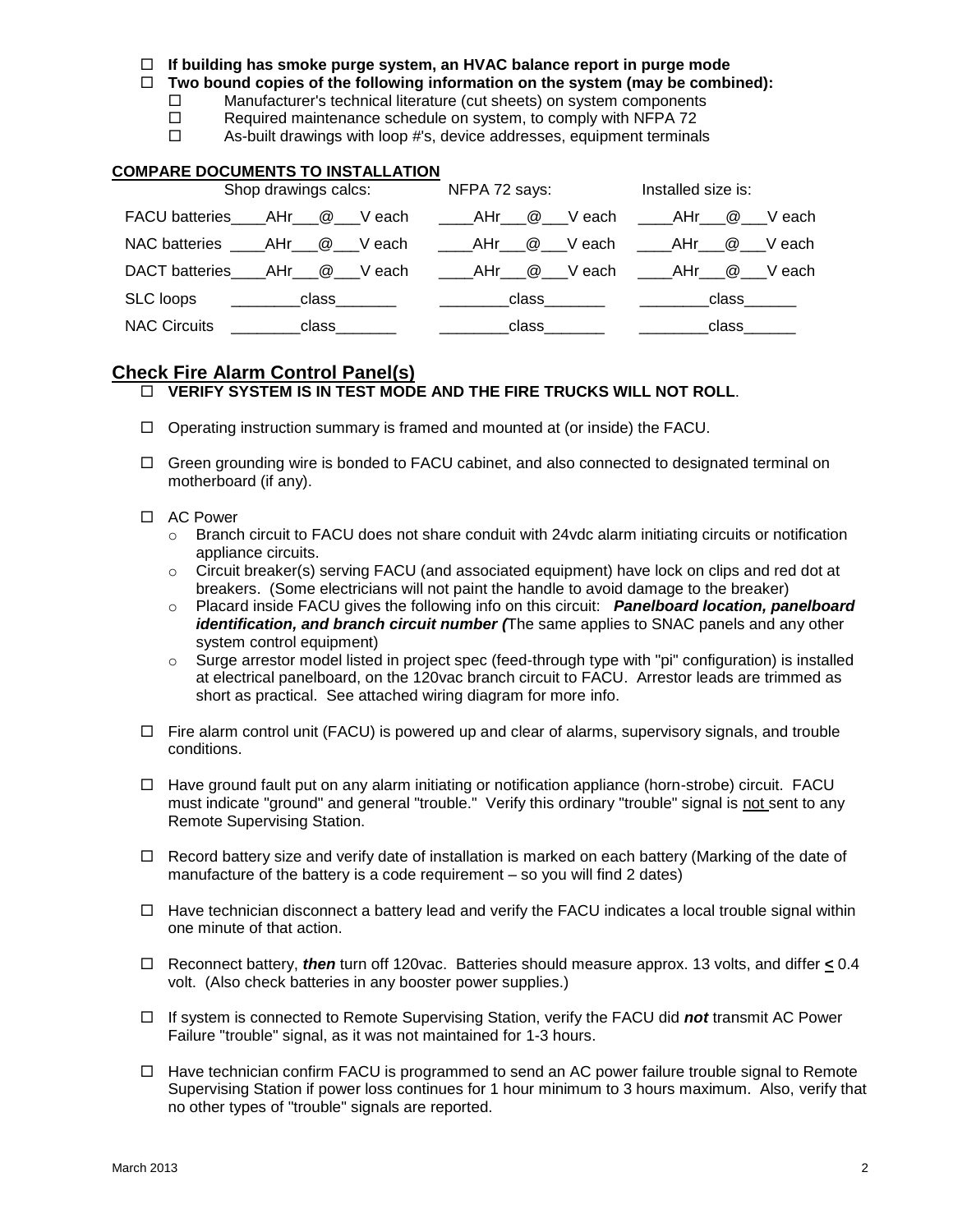- $\Box$  The FACU and any transponders, sub-panels, DACT and "ADA" booster power supplies must be protected by a smoke detector within 15 feet of their location, measured horizontally, as required by Code (NFPA 72).
- □ Addressable loop controller circuits are Class "A", with isolation modules at FACU on the outgoing and return loop, after each 25 addressable devices (max) on the loop, and (if  $\leq$  25 devices) at midpoint.
	- $\circ$  Have the technician apply a short circuit on the SLC loop. This will force two isolation modules to clamp. The test is to verify their operation and device count between the two that clamp.
	- $\circ$  With AC power off, there will be multiple troubles on the system. The total count will increase during this test. Exclude the count prior to the short.
	- $\circ$  On retrofit and repair work where the AHJ has approved the use of a class B SLC wiring design the isolation modules will not be installed.
	- $\circ$  Verify the number of devices between Isolation modules meets the specification requirement.
- $\Box$  While on battery power, initiate Alarm. Batteries should remain at 12+ volts each, but dropping slowly. Let alarm continue during next step.
- Verify the Notification Appliance Circuit (NAC) voltage drop at the EOL is **<** 3 volts. Do this separately for each NAC. Look at the shop drawing to find the worst case scenarios when spot checking at a final.
- $\Box$  Silence the alarm and verify that any Remote Supervising Station has received a fire alarm signal. Reset the FACU and verify the Station receives a subsequent "restore" signal, indicating the alarm condition has been cleared.
- $\Box$  Verify requirements on wire type and gauge were followed and that the color code for circuits is proper throughout the system. (Review specifications and shop drawing requirements.).
- Have installing technician demonstrate that the system is programmed so all *spot- type* smoke detectors have automatic drift compensation and FACU will indicate when prescribed sensitivity limits are reached or exceeded.
- $\Box$  If system has provisions for "alarm verification" algorithm, arm it only if needed for the environment. Do *not* apply it to multi-sensor or multi-criteria smoke detectors.
- $\Box$  If any addressable control relays are installed, verify their contact ratings are suitable for connected load. (Some are rated for resistive loads only.) Also, if they require separate 24vdc power for operation, verify the circuit is electrically supervised. Compare their installed location to the design intent.
- $\Box$  All field wiring in the system has wire markers where landed at the FACU, and also in the terminal cabinet(s) on each floor of multistory buildings.
- $\Box$  If system uses an LED "zone" annunciator to provide a quick visual overview of the fire scenario for responding public safety personnel (general fire area and type of alarms), a framed directory or typed/engraved LED labels provide clear information on "zone" (area) boundaries and the type(s) of alarms (i.e., smoke, waterflow, etc.)
- $\Box$  During the walk through of the site verity that there are **no** splices in the system wiring other than at terminal blocks which are installed in identified terminal cabinets. "Wire nuts" and butt splices are not permitted on new work.
- $\Box$  All circuits are properly and securely terminated. Approved terminal fittings are used for any stranded wire terminations at screw posts that lack pressure connectors.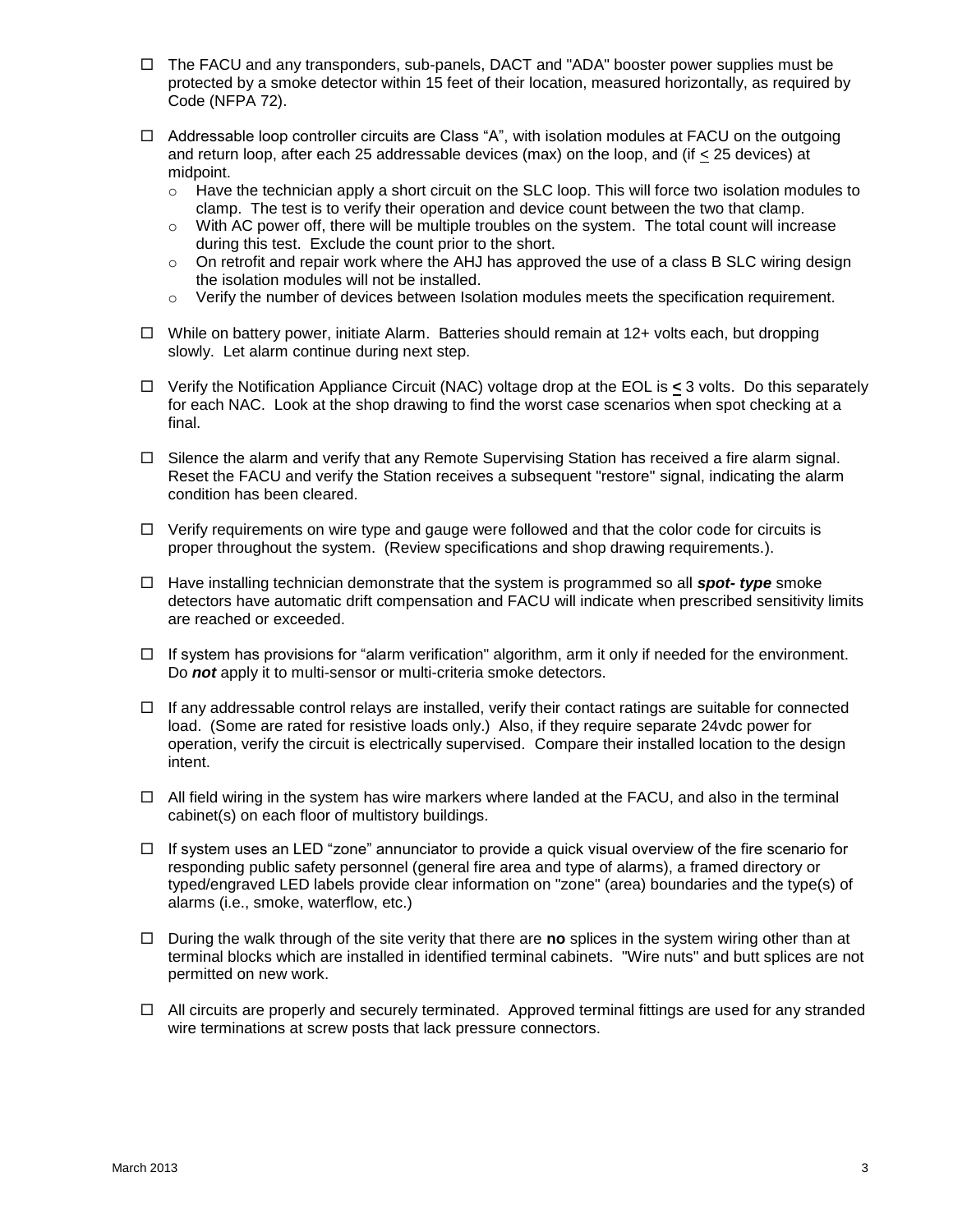$\Box$  Initiate alarm on a representative sample of devices by operating manual fire alarm box, blowing smoke into detector, flowing water from sprinkler system inspector's test station, etc., except do not test any non-restorable, fixed temperature heat detector. (get total counts from 72 form)

| Photo smoke      |  | Duct smoke     | Heat detector      |
|------------------|--|----------------|--------------------|
| lonization smoke |  | Other detector | $\Box$ Flow switch |
| - Pull Station   |  | tamper switch  |                    |

- $\Box$  For each device tested have FACU operator read out the FACU display and the LED display. (Radios are very helpful at this point.) There should be a clear indication of device type, device number and location for each device tested. .
	- Individual detectors of all types shall be identified on their bases (Loop # **--** Device #), in sequence on the loop from the FACU
- $\Box$  While spot testing devices in the facility verify operation of audible-visible alarm notification appliances.
	- Audible alarm devices must be 15 dBA above normal ambient sound level in all occupiable areas of building. (Use meter if in doubt.)
	- Indoor strobes must flash 60-120 times/minute and those installed in a single space (room, corridor, etc.) must be synchronized and remain synchronized throughout the test.
- $\Box$  Also verify HVAC shutdown and closure of (any) smoke doors. These functions must be done by the FACU, rather than by integral smoke detector relay contacts.
	- Shutdown must occur within 20 seconds, except gas pack units can be arranged for up to 60 seconds delay before the fan stops, to prevent heat exchanger damage.
	- After verifying the HVAC shutdown is operational it is acceptable to activate the HVAC bypass to avoid excessive restarting of large air handler systems.

# **ELEVATORS**

- $\Box$  Elevator control key and technician must be on site for the following tests to take place
- $\Box$  Elevator lobby detectors must be within 21 feet of each elevator door
- $\Box$  Test detector(s) located at elevator lobby that will initiate elevator recall
	- o Verify recall to a primary floor
	- o Verify recall to alternate floor
	- o Verify illumination of "Fire Hat"
- $\Box$  Test detector(s) located in shaft & elevator machine room
	- o Verify recall to designated floor
	- o Verify flashing illumination of "Fire Hat"
- $\Box$  Heat Detectors installed in a shaft or machine room and used for shunt trip activation shall be located within 2 feet of each sprinkler head. (Verify heat setting is less than sprinkler setting per code req.)

# **SPRINKLER SYSTEMS**

- $\Box$  If a sprinkler system is present, check the operation of the waterflow alarm switches by flowing water from Inspectors Test connection(s), unless dry pipe system. Alarm sounds in 20-45 seconds and any outside water motor gong rings properly in  $\leq$  300 seconds.
- $\Box$  Inspectors Test Connection flow is limited to 1/2" stream (or actual orifice size of the sprinklers in the system, if different) by a valve or sight glass marked accordingly, or by a sprinkler head (minus deflector) mounted at discharge. NOTE: If a pipe union with an internal restrictor plate is used for this purpose, have the sprinkler contractor take at least one apart for inspection, to verify the orifice size.
- $\Box$  Close any electrically supervised sprinkler control valves to verify supervisory alarm at FACU within 2 turns of control wheel or, for Post Indicator Valve (PIV), within 1/5 of valve control mechanism's travel distance. Then reopen to verify "restore" signal.
- $\Box$  If dry pipe or pre-action sprinkler system, have contractor demonstrate waterflow alarm functions, and that both high and low air pressure are supervised as required.
- $\Box$  Each fire extinguishing system, such as in a kitchen hood, is connected to give building fire alarm. Have contractor demonstrate that this functions properly, by manually operating the monitored switch, without releasing extinguishing agent.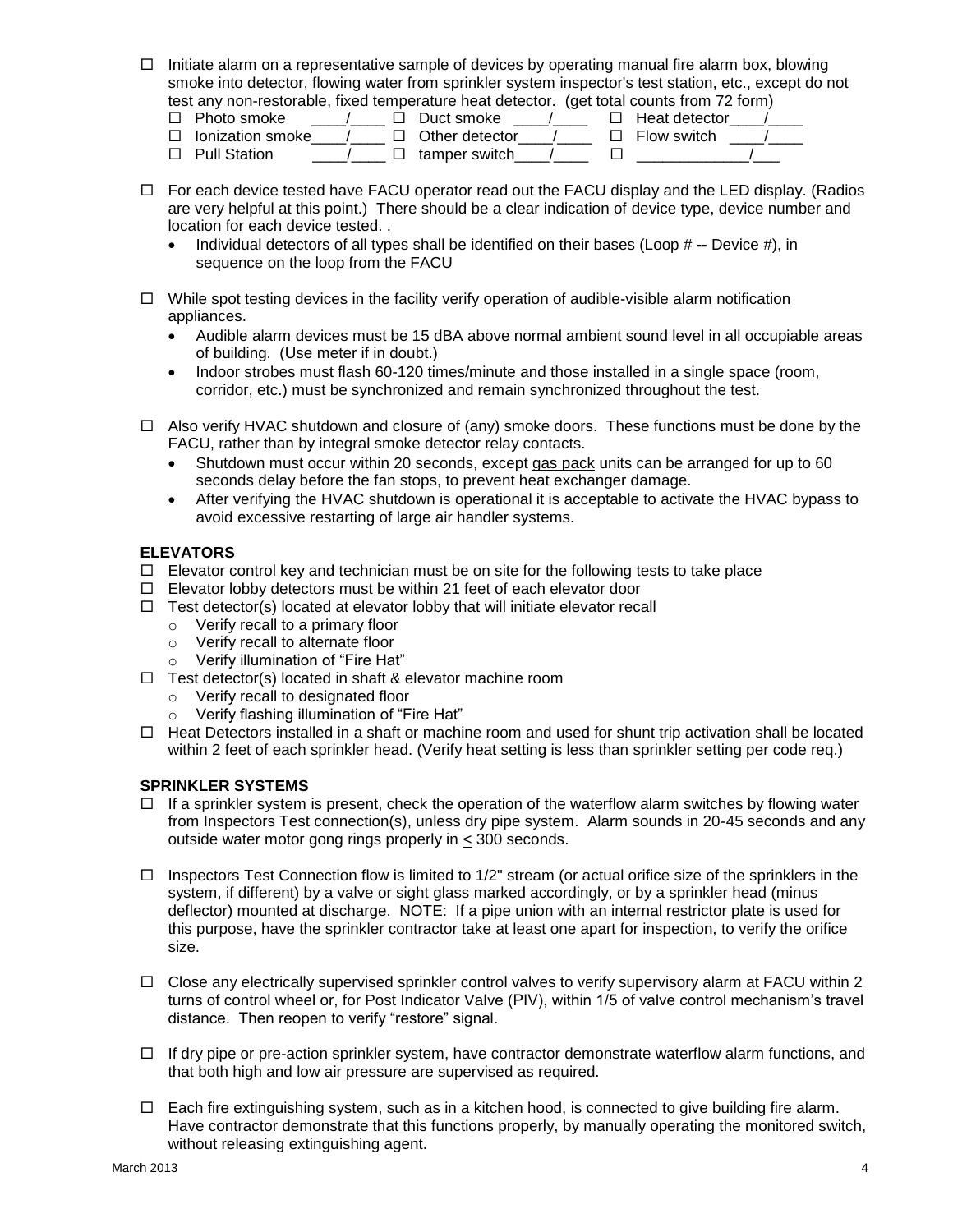NOTE: Kitchen hood fire extinguishing system activation must shut off the gas, if used, and, for wet chemical type, also operate a shunt trip breaker to shut off the electric power to all protected appliances under the hood. The exhaust fan(s) keep running but the make-up air must shut down. These functions are to be done directly by fire extinguishing system, rather than the FACU, since it is not appropriate to cut off the gas supply or to operate the shunt trip for other types of alarms not involving the kitchen hood extinguishing system (e.g., smoke detectors, fire alarm boxes, etc.).

- $\Box$  Verify that fire alarm system monitors power to any fire suppression system shunt trip breakers. (Look for kitchen hood systems and sprinklered elevator spaces.)
- $\Box$  If remote alarm annunciator in building, verify proper operation, including the audible "Trouble" signal. Check its "Lamp Test" and "Trouble Silence" features, if provided.
- $\Box$  If a Fire Pump is part of the sprinkler system verify that NFPA 20 certification was provided and testing has been successfully completed

#### **OTHER SUPPRESSION SYSTEMS**

- $\Box$  Pre-action suppression system If installed and if it has an independent control panel it will require a separate NFPA 72 certificate from the building Fire Alarm Panel
- $\Box$  Dry Chemical suppression system  $-$  If installed and if it has an independent control panel it will require a separate NFPA 72 certificate from the building Fire Alarm Panel

#### **PROPER INSTALLATION OF DEVICES**

- $\Box$  Verify all dust covers have been removed. If still installed how was the 100% test done?
- $\Box$  Spot type smoke detectors shall not be located within 3 feet of a supply or return air diffuser, nor in a strong air stream from a supply diffuser at any distance.
- $\Box$  Wall-mounted smoke detectors must be installed between 4 and 12 inches from the ceiling (measured to the nearest edge of the detector), as required by NFPA 72.
- $\Box$  Wall mounted detectors shall not have wall-mounted luminaires or other obstructions below.
- $\Box$  Ceiling mounted smoke detectors shall be at least 4 inches from a wall or ceiling obstruction.
- $\Box$  All smoke detectors are analog addressable model(s) having a separate plug-in head, concealed locking device, and terminal strips for circuit connections.

NOTE: Snap-ring mounted models with removable terminal strip plug for connection to loop conductors do not comply with the intent of this requirement and typically do not have a locking device to deter tampering.

- $\Box$  Verify that the isolation modules and addressable initiating device interface modules are located in a conditioned space (not attics, boiler rooms, unheated warehouses, damp locations, outside corridors, parking decks, etc.). Exception: Any devices that are specifically listed for the ambient conditions expected (or likely) in the area where installed.
- $\Box$  Verify that all detectors, modules and pull stations installed outside or in non-conditioned spaces are listed for use at the both ends of the expected temperature. (eg Typically addressable pull stations are not listed for use in parking decks because the low end is 32 degrees.)
- $\Box$  Verify that any strobes in walk-in coolers or freezers are listed for that environment or provided with heated Lexan enclosures for which they are specifically listed.
- $\Box$  Check any outside alarm bells and strobes for operation. Verify outside strobe is the weatherproof type with at least 100cd output, double flash, with clear lens.

#### **DUCT SMOKE DETECTORS**

- $\Box$  Intake tube has its holes /slots facing into the air stream, and a stopper installed to seal its far end.
- $\Box$  If the tube is over 36 inches long, the far end must be supported for stability. If support is provided by extending the intake tube through the far side of HVAC duct (best for inspection, cleaning, testing), the duct penetration must be sealed.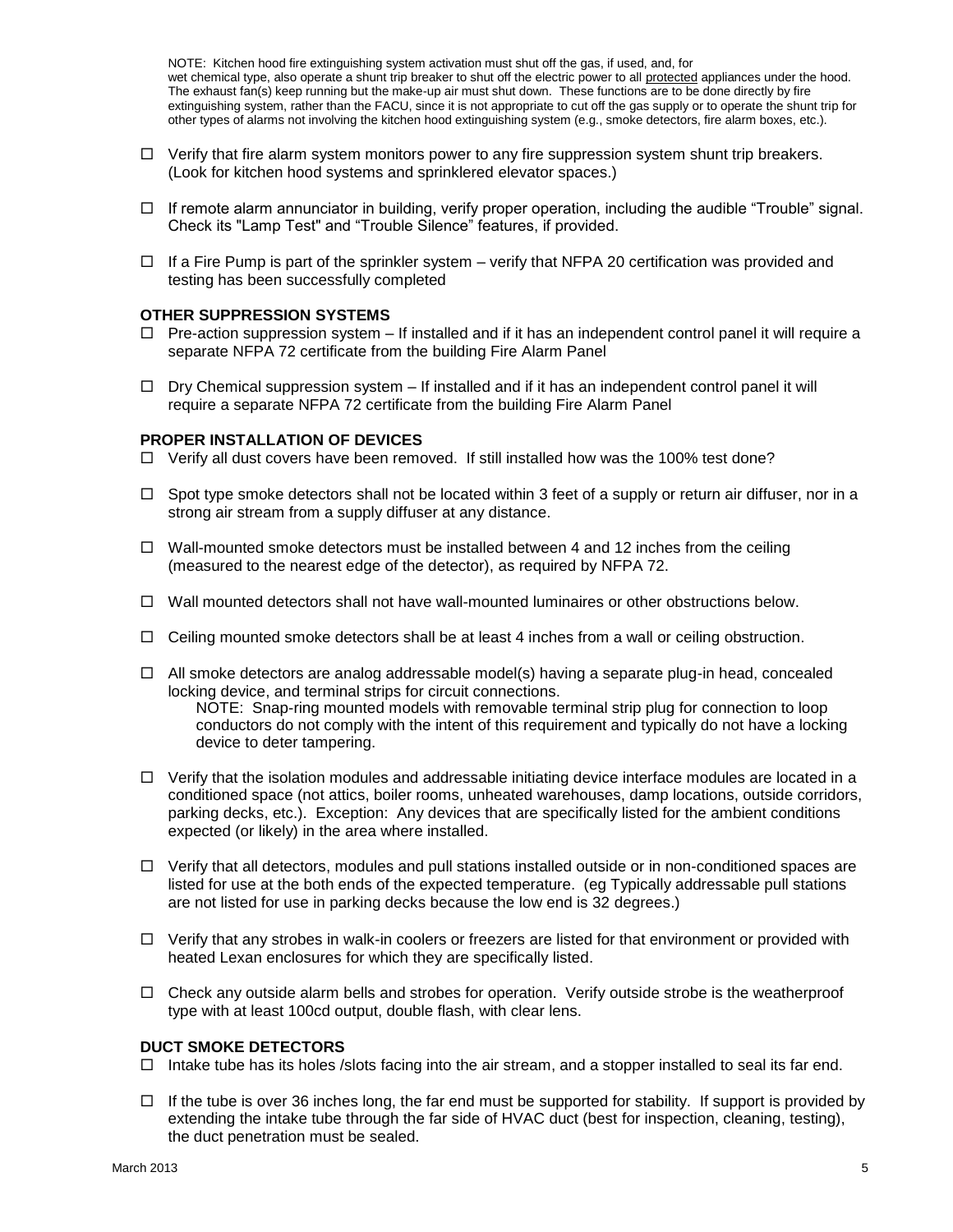- $\Box$  Each duct smoke detector has a Remote Alarm Indicator Light (RAIL) in nearest corridor or other public space. (Because addressable, test switch is **not** required.)
- $\Box$  At each duct detector a 12"x12" minimum access door, hinged or latched type, is provided to facilitate sampling tube inspection and cleaning.
- $\Box$  Air flow direction is permanently indicated on the duct by stencil or decal, to help assure the sampling tubes are installed and maintained in the correct orientation.

#### **DACT**

- **Verification of the dial out ability** or other means of remote alarm signaling
- $\Box$  Verify that DACT it is connected and functioning properly, to transmit fire alarm, supervisory, and trouble signals as separate, distinct events.
- $\Box$  Verify two phone lines are present and labeled when sprinkler is installed.
- $\Box$  Verify that DACT is programmed for 24-hour silent test call to the supervising station.
- $\Box$  Verify each type of signal is properly received and coded at the receiving station. (Supervisory signals include sprinkler valve tamper, fire pump off-normal, hi-low air pressure, etc.)
- $\Box$  Inspector is to personally talk to someone at the receiving station to verify alarm receipt

#### **PRINTER**

- $\Box$  The specification should require that systems with more than 100 addressable points, or in a building that exceeds 3 occupied floors or 60,000SF, an event printer is to be provided which uses ordinary non-thermal paper. In a high rise building, the printer must be FACU-monitored and on a generatorsupported circuit.
	- NOTE: Printer does not have to be adjacent to FACU and, except for high rise buildings, does not have to be electrically supervised.

#### **OTHER SYSTEMS**

- $\Box$  For dormitories there will be special testing required for the sounder bases and the handicapped notification which uses higher candela strobes. Even if system is dual event it must dial out on 1<sup>st</sup> alarm.
- $\Box$  For institutions check for keys to the lockable pull stations if they are installed.
- $\Box$  Where smoke "sniffer" systems are used create a test procedure with the help of the designer.
- $\Box$  Where beam detectors are used verify they are not on walls subject to movement and are not subject to direct sunlight.
- $\Box$  Where smoke evacuation &/or AHU bypass is used verify that the panel can be locked and operation limited to qualified people.
- $\Box$  Mass Notification systems require special procedures and testing to verify proper operation.

#### **TRAINING ETC**

- $\Box$  Verify that the Owner's designated personnel have received training in system operation: How to interpret, silence, and reset FACU signals, how to obtain service, etc.
- $\Box$  Verify that when required by specification, owner's personnel have received more thorough, detailed training in system troubleshooting and repair, plus installation manuals and other documentation, as applicable. (This is standard for the UNC-Chapel Hill campus.)
- $\Box$  Contractor has provided electronic copy of system's site-specific programming. (CD, flash drive)
- $\Box$  Contractor has provided spare parts in accordance with the specification for the project.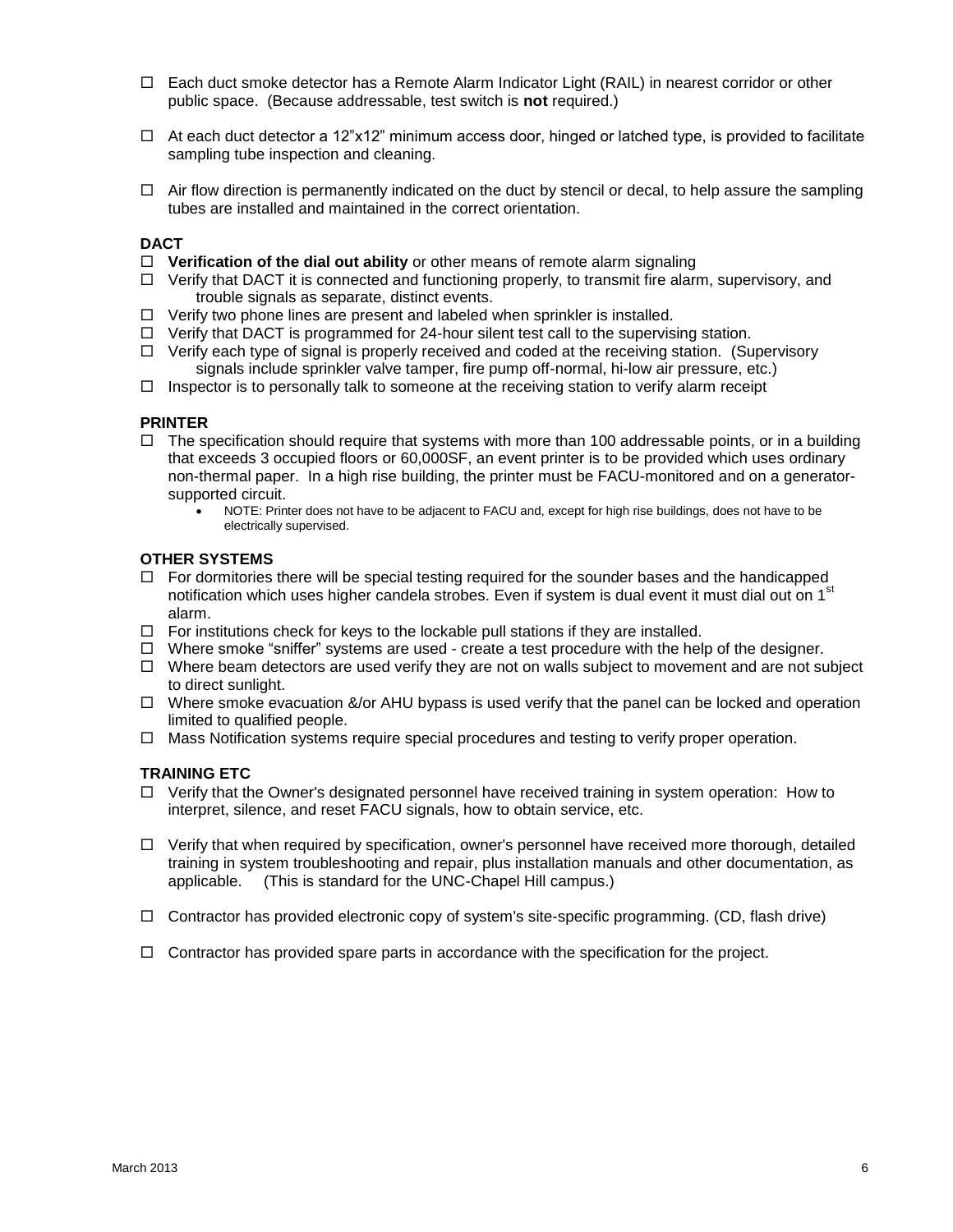### **REFERENCE INFORMATION TO ASSIST SYSTEM INSPECTION**

After the required 100% system operational test the contractor submits a "final" copy of NFPA 72\* "Fire Alarm System Record of Completion" form. This form is to verify the proper operation of all (restorable) alarm initiating devices, audible and visible notification appliances, and other system functions including HVAC control, closure of smoke doors and dampers, pressurization fans, remote signaling, etc. **\***Use only the NFPA form, or an identical reprint. The NFPA 72 form will vary with the year the project was permitted. The year required should be listed in the project specification.

### **NC Building Code, Chapter 35 Referenced Standards set the NFPA 72 version requirements**

Projects permitted under NC Building Code 2002 - NFPA72 1999 Projects permitted under NC Building Code 2006 - NFPA72 1999 Projects permitted under NC Building Code 2009 - NFPA72 2002 Projects permitted under NC Building Code 2012 - NFPA72 2007

### **NFPA 72 Chapters (note they vary by version year)**

- (1999) Chapters: 1-Fundamentals, 2-Initiating Devices, 3- Protected Premises, 4-Notification Appliances, 5- Supervising Station FA system, 6- Public FA reporting systems, 7-Inspection and Testing, 8-FA for Dwelling units, 9-Reference publications\_\_\_\_\_\_\_\_\_\_
- (2002) Chapters: 1- Administration, 2-Referenced Publications, 3- Definitions, 4- Fundamentals, 5- Initiating Devices, 6- Protected Premises, 7- Notification Appliances, 8- Supervising Station FA system, 9- Public FA reporting systems, 10- Inspection and Testing, 11- Single and Multiple Station & Household\_\_\_\_\_\_\_\_\_\_\_\_\_
- (2007) Chapters: 1- Administration, 2-Referenced Publications, 3- Definitions, 4- Fundamentals, 5- Initiating Devices, 6- Protected Premises, 7- Notification Appliances, 8- Supervising Station FA system, 9- Public FA reporting systems, 10- Inspection and Testing, 11- Single and Multiple Station & Household\_\_\_\_\_\_\_\_\_\_\_\_\_

# **Transient Arrestor Installation Detail:**



*as indicated by installation instructions.*

NOTE: Securely mount transient arrestor in accessible junction box or other proper metal enclosure adjacent to the panelboard, and provide engraved label indicating its location